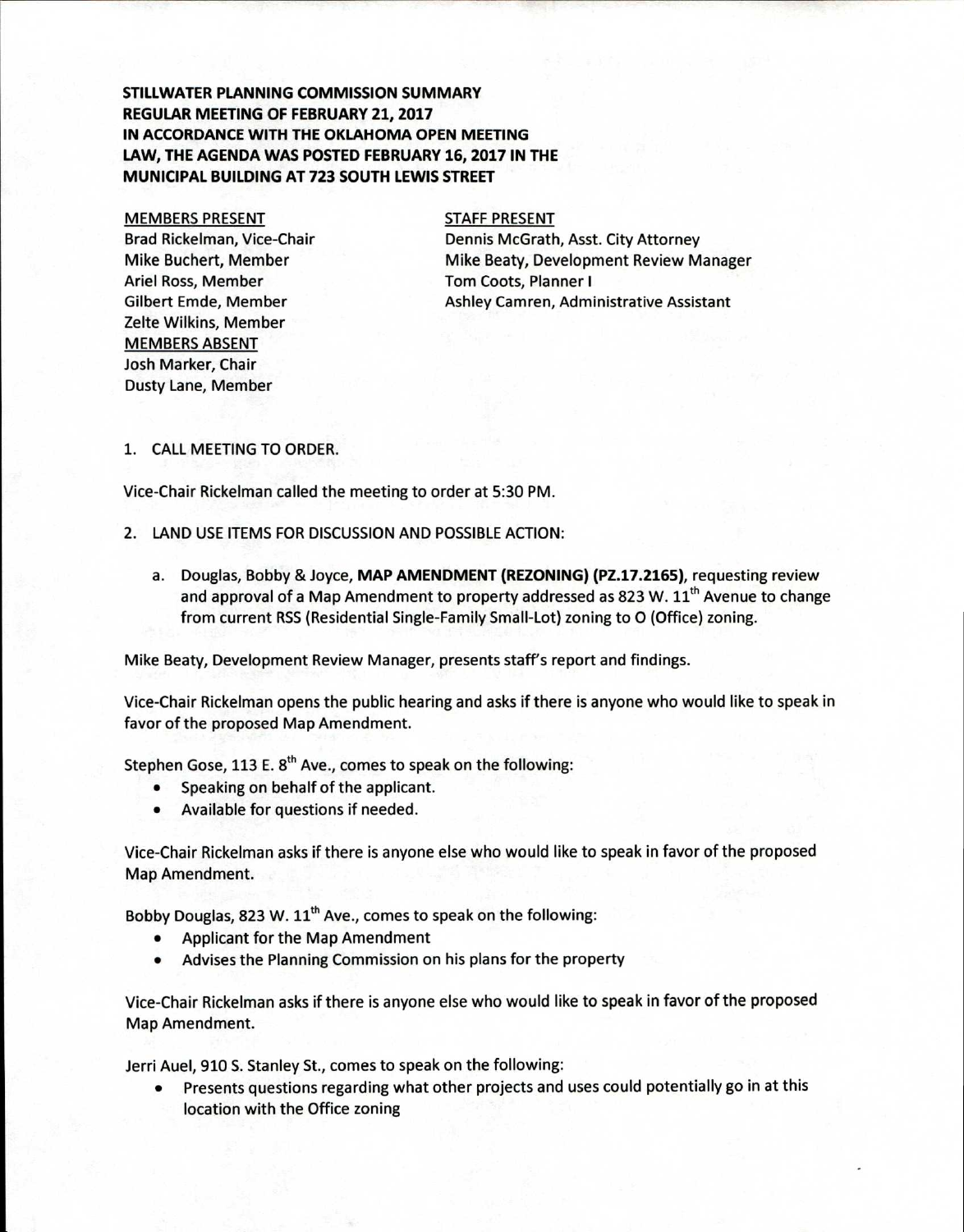Mike Beaty returns to the podium and discusses the comparison between Residential and Office zoning and what other uses are allowed within the Office zoning district.

Discussion is held between the Commissioners and Staff.

Vice-Chair Rickelman asks if there is anyone else who would like to speak in favor of the proposed Map Amendment.

Julie Couch, 901 S. Gray, comes to speak on the following:

• Presents questions about the property being in a floodplain

Mike Beaty returns to the podium to answer questions and further discussion is held between the Commissioners and Staff.

Vice-Chair Rickelman asks if there is anyone else who would like to speak in favor; none respond. Vice-Chair Rickelman asks if there is anyone who would like to speak in opposition; none respond.

Vice-Chair Rickelman closes the public hearing and asks for staff's alternatives.

Mike presents alternatives, which are:

- 1. Accept findings and recommend that the City Council approve the proposed Map Amendment as presented.
- 2. Find that the Map Amendment is not an appropriate use for the property based upon the impacts to the surrounding vicinity and do not recommend that the City Council approve the Map Amendment.
- 3. Find that additional information or discussion is needed prior to making a recommendation and table the request to a certain date.

**Commissioner Buchert moved, Commissioner Emde seconded to recommend that the City Council approve the proposed Map Amendment as presented.** 

| <b>Roll call:</b> | <b>Marler</b> | <b>Rickelman</b> | Lane          | <b>Buchert</b> | <b>Ross</b> | <b>Emde</b> | <b>Wilkins</b> |
|-------------------|---------------|------------------|---------------|----------------|-------------|-------------|----------------|
|                   | <b>Absent</b> | Yes              | <b>Absent</b> | Yes            | Yes         | Yes         | Yes            |

Time: 10 minutes

b. Douglas, Bobby & Joyce, **SPECIFIC USE PERMIT (PZ.17.2166),** requesting review and approval of a Specific Use Permit to property addressed as 823 W. 11<sup>th</sup> Avenue to allow Food Services in the 0 (Office) zoning district.

Mike Beaty, Development Review Manager, presents staff's report and findings.

Discussion is held between the Commissioners and Staff.

Vice-Chair Rickelman opens the public hearing and asks if there is anyone who would like to speak in favor of the proposed Specific Use Permit.

Steven Gose, 113 E.  $8<sup>th</sup>$  Ave., comes to speak on the following: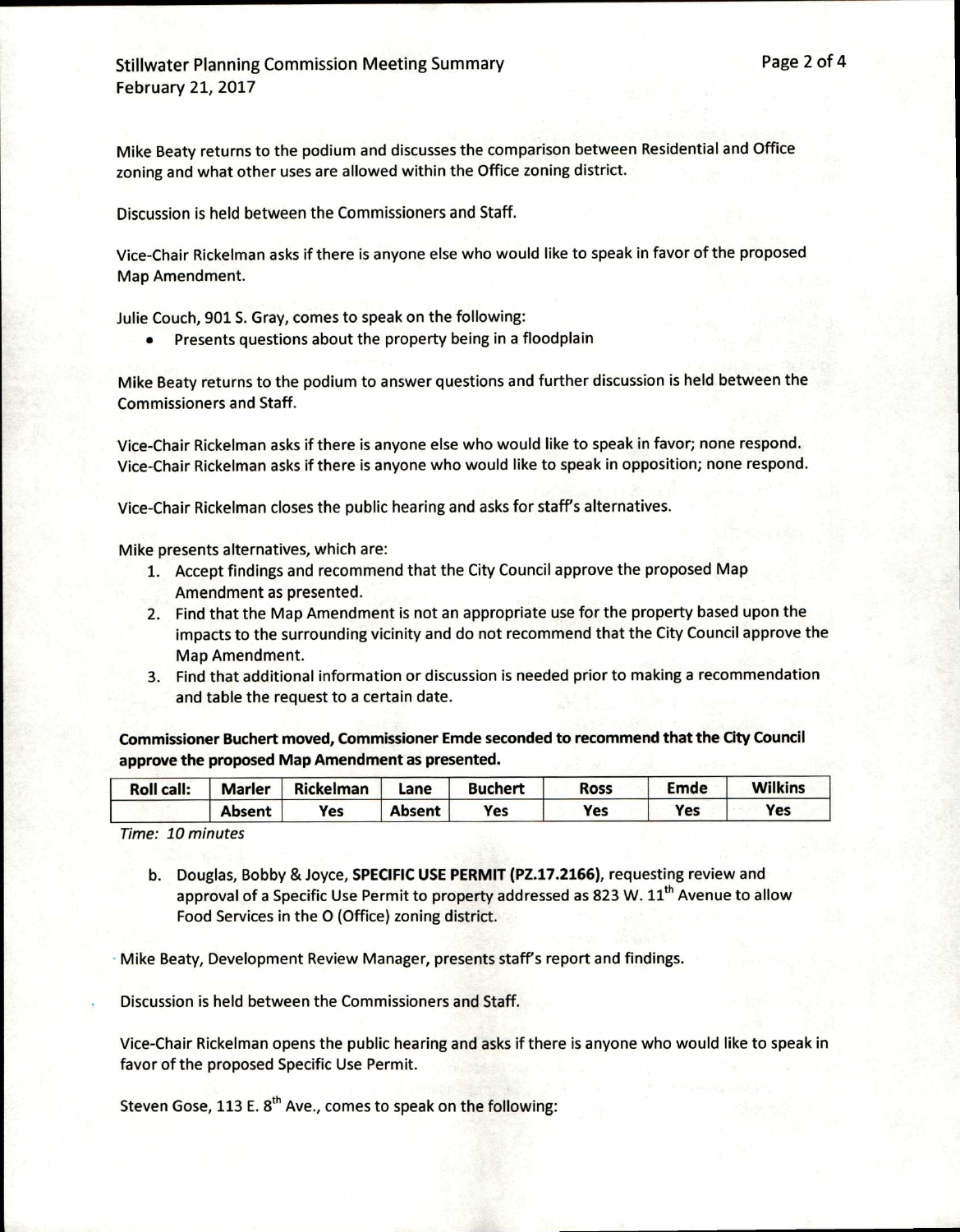Stillwater Planning Commission Meeting Summary **Page 3 of 4** Page 3 of 4 February 21, 2017

- Speaking on behalf of the applicant.
- Provides some clarification concerning the floodplain and elevations.

Discussion is held between the Commissioners and Mr. Gose.

Vice-Chair Rickelman asks if there is anyone else who would like to speak in favor; none respond. Vice-Chair Rickelman asks if there is anyone who would like to speak in opposition; none respond.

Vice-Chair closes the public hearing and asks for staff's alternatives.

Mike presents alternatives, which are:

- 1. Accept findings and recommend that the City Council approve the proposed Specific Use Permit and approve the use of parking on adjacent City-Owned property with the condition that the SUP not be issued until the Map Amendment process is completed.
- 2. Accept Findings and recommend that the City Council approve the proposed Specific Use Permit with conditions to mitigate any impact of the proposed use.
- 3. Find that the Specific Use Permit is not an appropriate use for the property based upon the impacts to the surrounding vicinity and do not recommend that the City Council approve the Specific Use Permit.
- 4. Find that additional information or discussion is needed prior to making a recommendation and table the request to a certain date. The plat must be acted upon within 60 days of this hearing.

**Commissioner Buchert moved, Commissioner Wilkins seconded to accept findings and approve the proposed Specific Use Permit and the use of parking on adjacent City-Owned property with the condition that the SUP not be issued until the Map Amendment process is completed.** 

| <b>Roll call:</b> | <b>Marler</b> | <b>Rickelman</b> | Lane          | <b>Buchert</b> | Ross | Emde | <b>Wilkins</b> |
|-------------------|---------------|------------------|---------------|----------------|------|------|----------------|
|                   | <b>Absent</b> | Yes              | <b>Absent</b> | Yes            | Yes  | Yes  | Yes            |

Time: 7 minutes

3. APPROVAL OF THE MEETING SUMMARY FOR DISCUSSION AND POSSIBLE ACTION:

a. Approval of the regular meeting summary of February 07, 2017.

**Commissioner Ross moved, Commissioner Emde seconded to approve the regular meeting summary of Tuesday, February 07, 2017.** 

| <b>Roll call:</b> | <b>Marler</b> | Rickelman | Lane          | <b>Buchert</b> | Ross | Emde | <b>Wilkins</b> |
|-------------------|---------------|-----------|---------------|----------------|------|------|----------------|
|                   | <b>Absent</b> | Yes       | <b>Absent</b> | Yes            | Yes  | Yes  | Yes            |

Time: 1 minute

4. MISCELLANEOUS ITEMS FROM STAFF FOR DISCUSSION AND POSSIBLE ACTION:

a. Next Planning Commission meeting is Tuesday, March 07, 2017.

### 5. ADJOURNMENT.